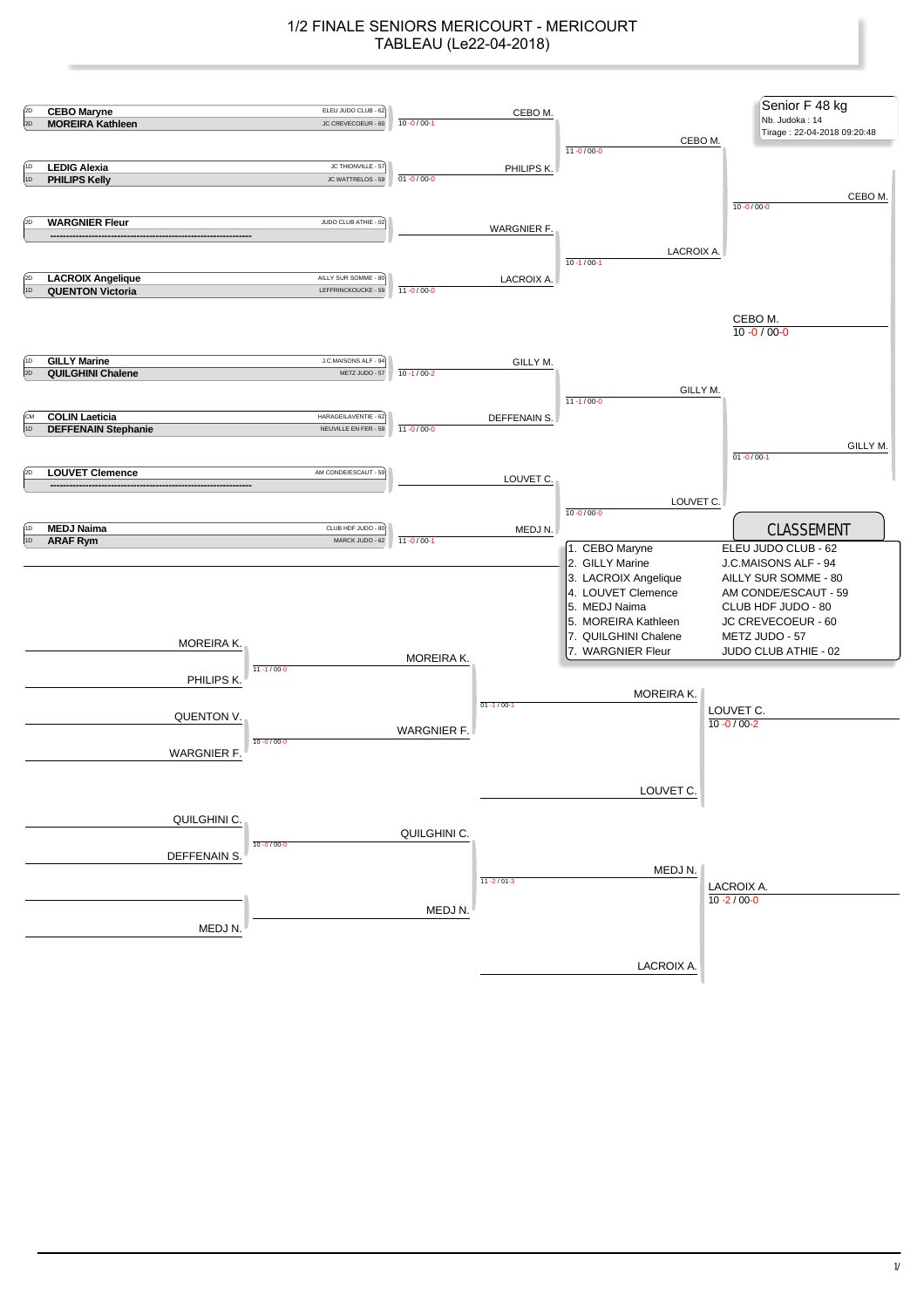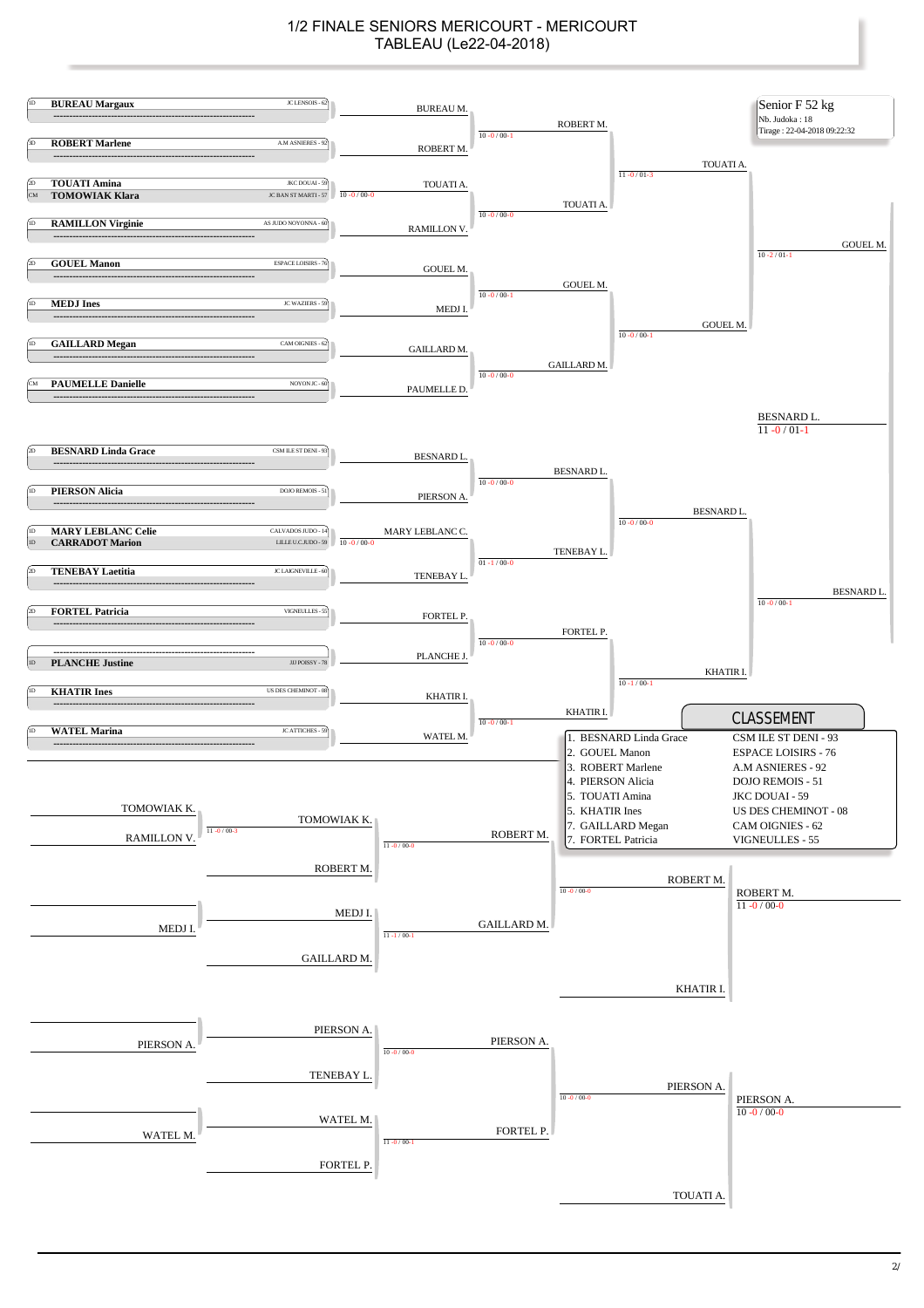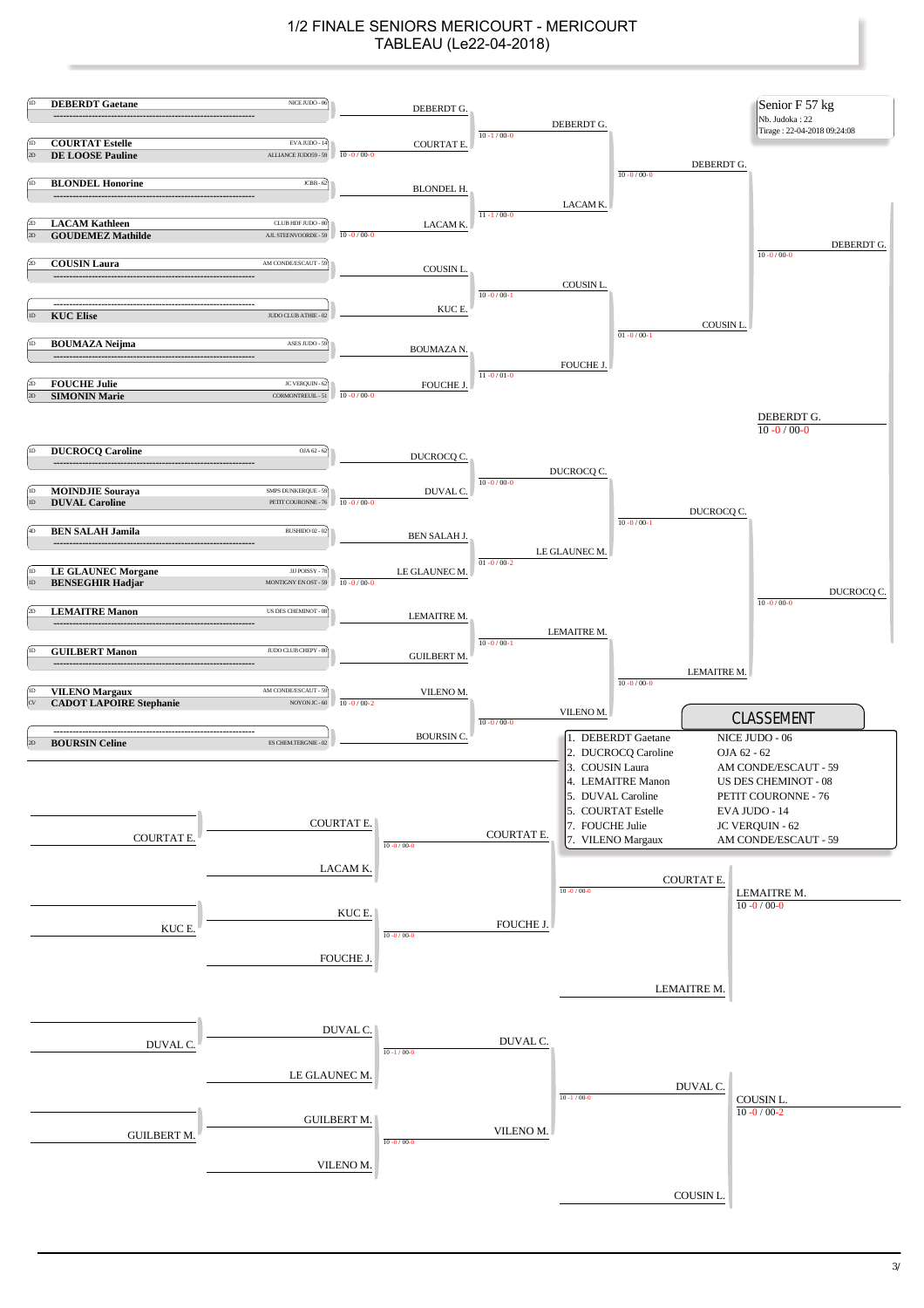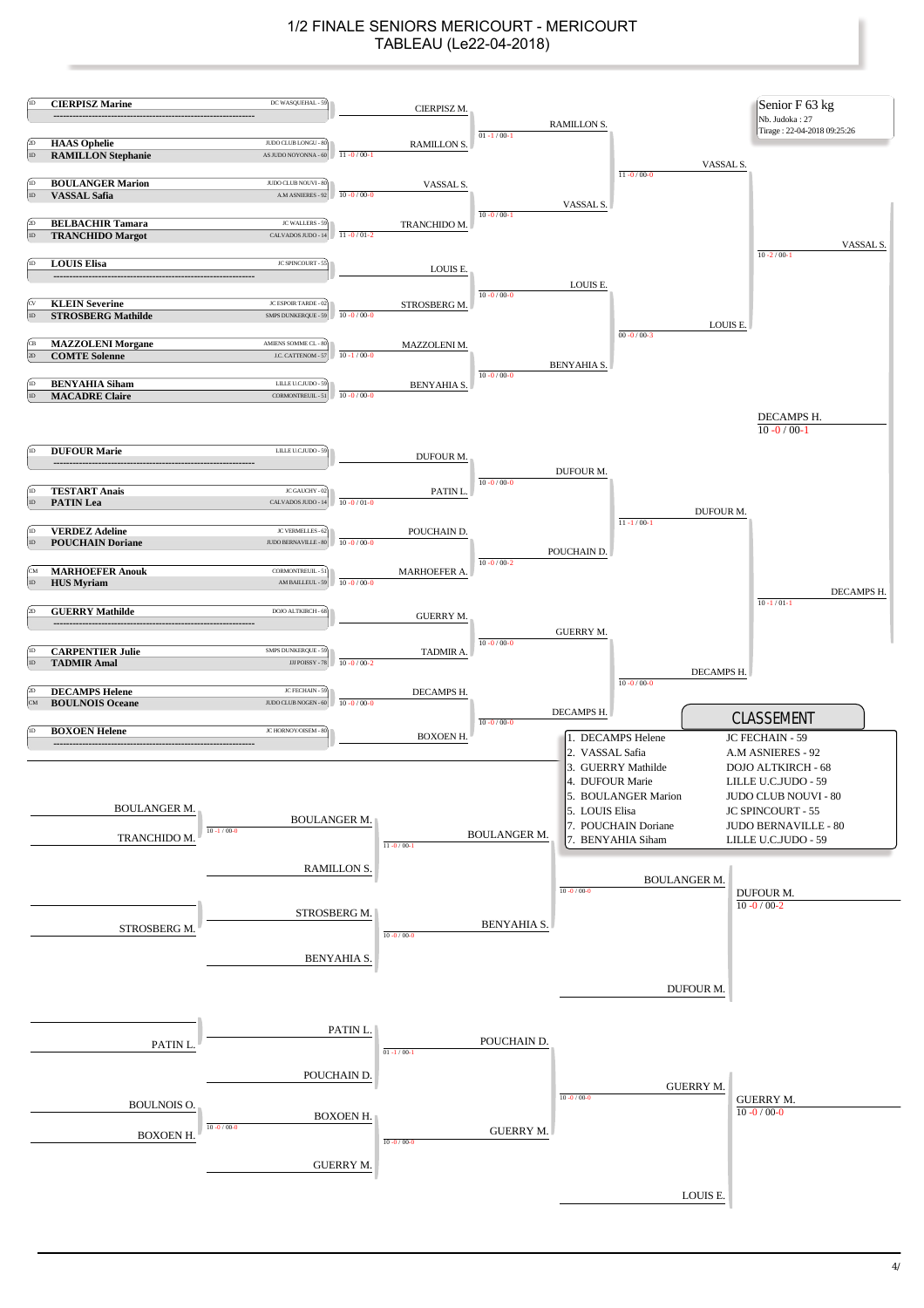![](_page_4_Figure_1.jpeg)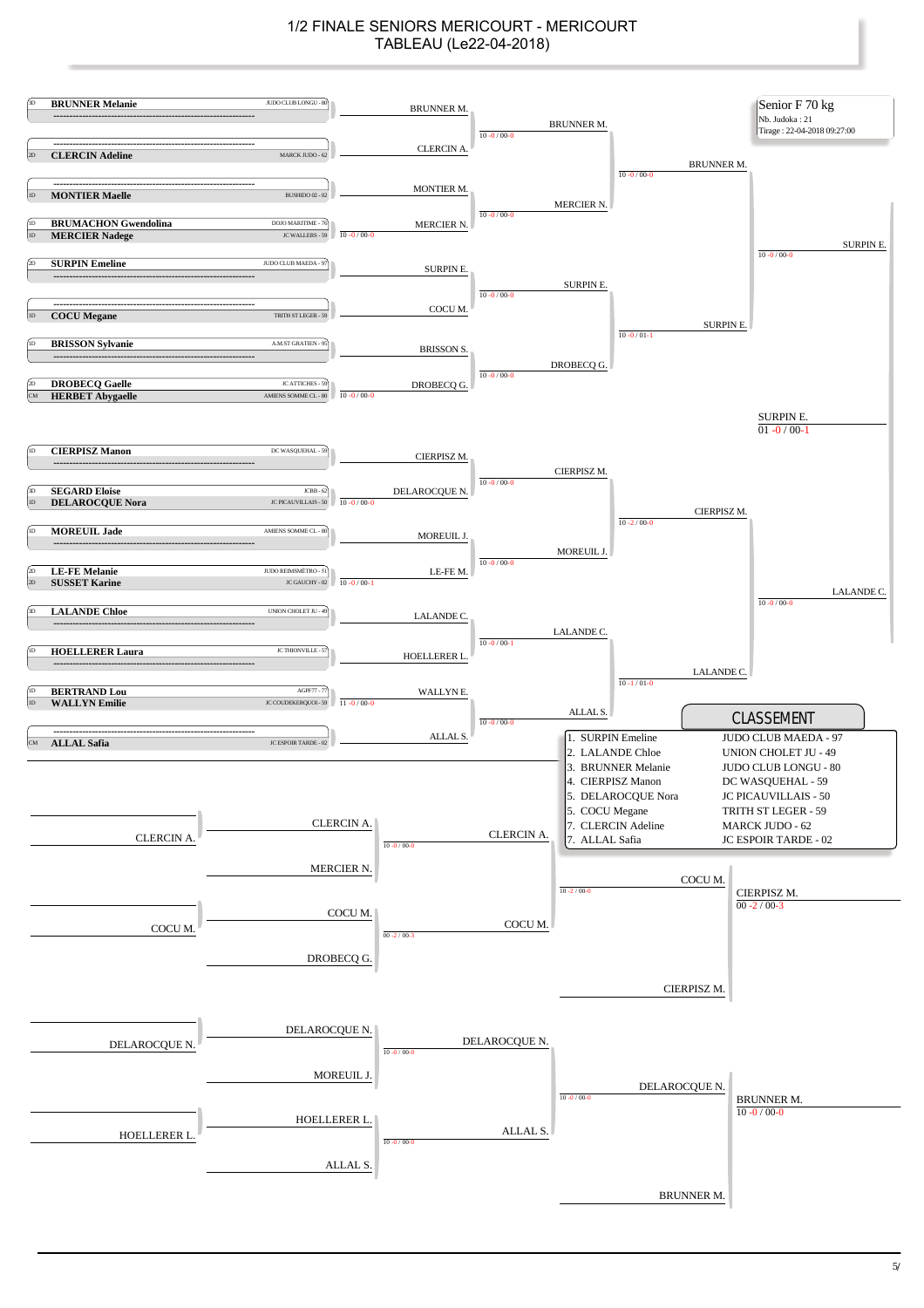![](_page_5_Figure_1.jpeg)